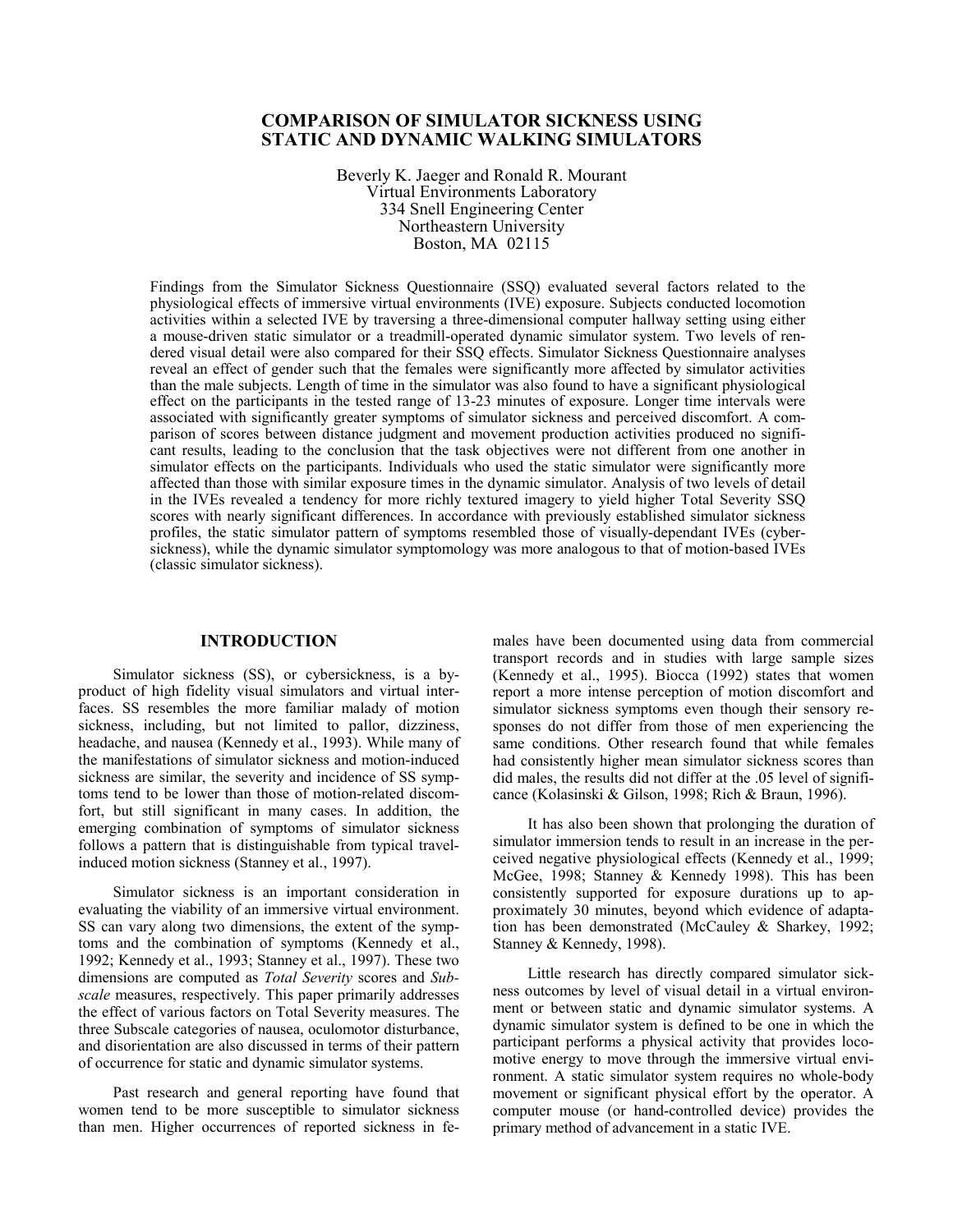Simulator sickness and visually-induced motion sickness are hypothesized to arise from a lack of parity between the sensory experiences and expectations (Knerr et al., 1998; Hettinger & Riccio, 1992). It is hypothesized more visually complex simulations may contribute to perceived discomfort. It is also predicted that a subject's locomotor control (in this case walking) in the 3-D environment and the subsequent kinesthetic, proprioceptive, tactile, and vestibular sensory feedback will result in a reduction in simulator sickness outcomes.

## **METHODOLOGY**

### **Participants**

Sixty subjects (18 females and 42 males) participated in the IVE locomotion study. They ranged in age from 18 to 40 years of age and had 20/20 or corrected to 20/20 vision. All subjects were paid a \$10 honorarium for participating in the full set of activities. All subjects completed the study.

### **Apparatus**

Static and dynamic walking simulators were constructed to provide two different modes of IVE locomotion. Identically rendered 3-dimensional corridor settings were traversed in each simulator system. As seen in Figure 1, while standing in place and viewing the virtual hallway through a head mounted display (HMD), subjects controlled locomotion in the *static simulator* via the left mouse button. Pressing the button resulted in traversing the virtual environment at a normal walking pace.



**Figure 1. Subject navigating in the static simulator.** tances within each of the 2 runs.

A manually-powered treadmill was used as the mode of locomotion in the *dynamic simulator*. Subjects viewed the hallway scene through the HMD and controlled the rate of advancement by varying their walking cadence on the treadmill (Figure 2). The dynamic treadmill system with accomodating velocity would update the viewed scene in response to the operator's gait activity.



**Figure 2. Subject navigating in the dynamic simulator.**

## **Procedures**

Following completion of preliminary forms and the Preimmersion SSQ Checklist, subjects were given instructions and practice opportunities with their respective simulators. Then the participants engaged in estimation sessions for either a distance judgment (DJ) or movement production task (MP). Each simulator estimation session consisted of two runs of ten trials each as follows:

For the distance judgment task objective, the subject was instructed to travel an unknown distance, and for each trial, a computer signal indicated when to stop advancing. Depending upon the simulator system, the subject could halt locomotion by releasing the left mouse button or by pausing on the treadmill At the stopping point, the subject provided a verbal estimate of the distance that was just traversed. The distance judgment value was recorded to a data file by the experimenter. This was repeated for 10 randomly-ordered trials within a run. Each subject experienced either the static or dynamic simulator and viewed either plain surfaces with gradient line *visual cues* or richly *textured* simulated scenes.

For the movement production task, participants were instructed to travel a specified distance. Subjects advanced in the IVE until they perceived that the requested distance has been traversed. Depending upon the simulator mode of locomotion, advancement could be voluntarily halted when the subject released the left mouse button or stopped walking. The traversed distance was then written to a data file. This sequence was repeated for 10 trials of different dis-

During practice sessions, subjects were initially instructed to learn a benchmark distance called the Standard Unit (SU). Although the distance was not revealed to the subjects, the Standard Unit was in actuality a 20-foot length. This standardization allowed all participants to refer to the SU as a common metric for estimation purposes and required no experiential knowledge of other distance metrics, such as feet or meters (Waller, 1999).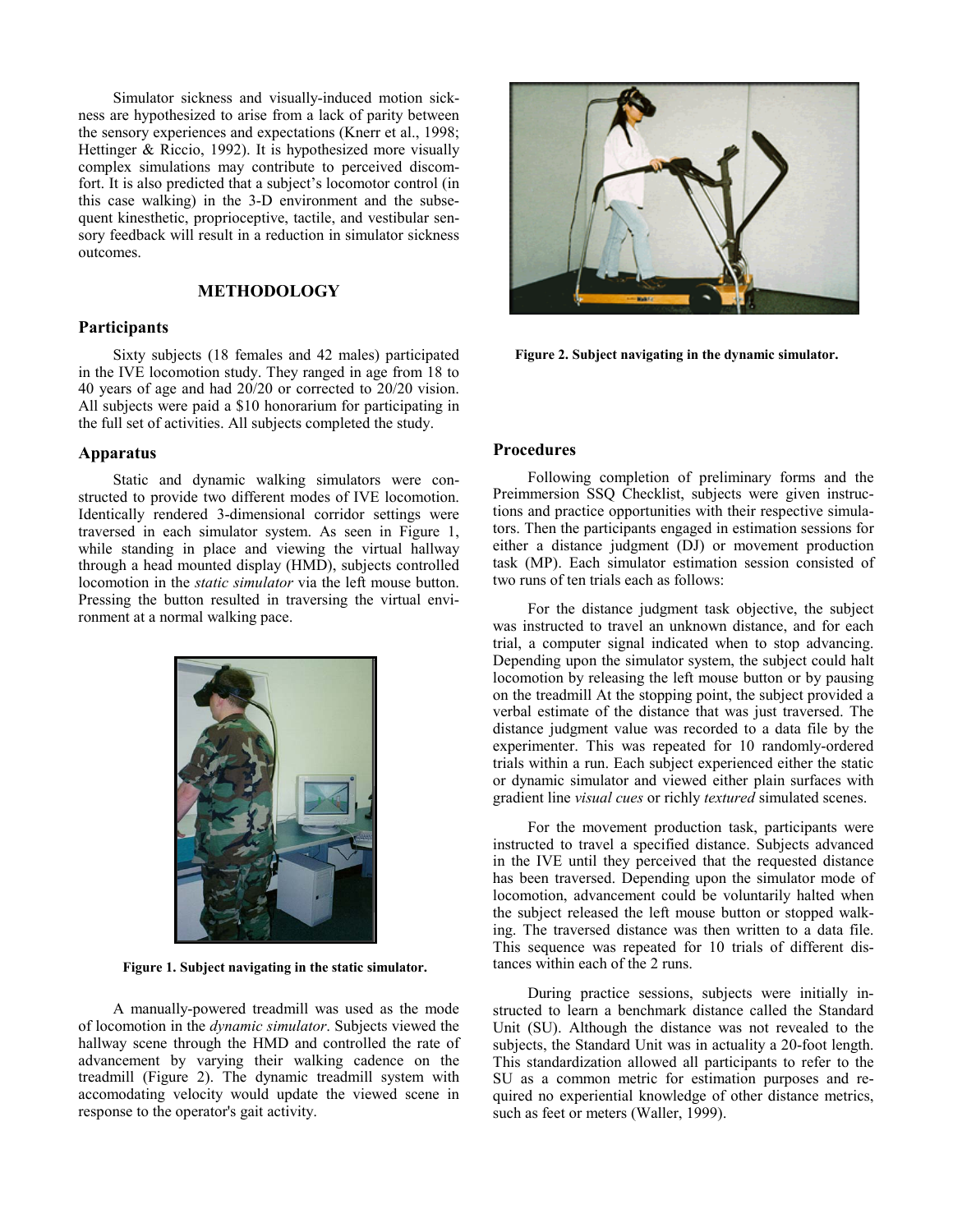In each practice session, a subject was given five trials to learn the SU. After the practice session, a run of ten trials was conducted. In each run, a subject traveled 10 different distances, which were multiples and fractions of the Standard Unit, ranging incrementally from 0.5 to 5 SU (10 to 100 ft). This set of distance segments is similar to the one used in the estimation task of the Virtual Environment Performance Assessment Battery, which ranged incrementally from 9 to 100 feet (Lampton et al., 1994).

As described, distances were either or verbally estimated or traversed, depending upon whether the task objective was distance judgment or movement production, respectively. To vary the order of distances to be traveled or estimated, subjects were randomly assigned to a series. Each series contained all 10 distances, with the order rearranged for each set.

The Simulator Sickness Questionnaire as developed and described by Kennedy et al. (1993) was used as the primary assessment tool. Preimmersion SSQ measures were collected before simulator exposure and Postimmersion SSQ measures were collected following the simulator sessions using the SSQ checklist of symptoms. In addition, SSQ Score Differentials were calculated by subtracting Pre-Exposure scores from the associated Post-Exposure scores to document any change in a subject's physiological status that may be due to simulator involvement. The effects of gender and duration of exposure were evaluated by examining Total Severity measures. The main effects of (1) activity (distance judgment or movement production), (2) mode of locomotion (static or dynamic simulator), and (3) level of visual detail (gradient lines or textured polygons) were investigated using the SSQ Total Severity Differentials and the Post-Exposure scores for the 60 subjects.

#### **RESULTS**

*T*-test analyses of the Preimmersion Total Severity SSQ scores for the male and female subjects showed that pre-exposure scores did not differ significantly by gender. However, there was an effect of gender for post-exposure Total Severity scores at *p*<.005 and for the Total Severity Differential at  $p<01$ . Post-Exposure Total Severity averages were 23.27 (*s*=9.48) for females and 15.94 (s=8.67) for males. The mean Total Severity Differentials equaled 17.45 (*s*=8.88) for female subjects and 11.40 (*s*=7.70) for male participants. Refer to Figure 3 for the comparisons and values for these metrics. Note that the females also reported higher preimmersion baseline symptoms, but that they were not significantly more severe than those of the males.

Initiatory analyses revealed that there was no significant effect of activity (task) on SSQ scores. With no differences in duration of exposure for the two task objectives, distance judgment and movement production activities yielded statistically similar Postimmersion Total Severity scores and Pre-Post Differentials. The mean DJ Total Severity SSQ was slightly higher at 15.9 (*s*=7.47), while MP averaged 14.6 (*s*=8.57). The mean DJ and MP Differentials were identical at 10.29 (*s*=7.06) and (*s*=7.47) for DJ and MP, respectively. In addition, no interaction effects involving the activity factor were significant.



**Figure 3. SSQ Total Severity scores by gender. Means and standard error bars are displayed.**

ANOVA was used to assess the effect of exposure duration on SSQ scores among time interval delineations of (1) 15 minutes or less, (2) 16-20 minutes, and (3) greater than 20 minutes (Figure 4). Bonferroni post-hoc analyses revealed significant differences among all Postimmersion group means at the  $p<01$  level. The same results were found for the Total Severity Differentials (*p*<.02), indicating that longer exposure durations had a significant influence on intensifying perceived discomfort in the time ranges tested.





Total Severity SSQ responses were analyzed for differences between the two levels of visual detail in the immersive virtual settings. For subjects who experienced the more richly detailed textured environment, Pre-Post Total Severity Differentials were higher at 15.33 (*s*=7.88) than for those who viewed the plain imagery with ground surface gradient lines, averaging 11.10 (*s*=8.65). The Differentials by detail were nearly significant at *p*=.06. Similarly, the Post-Exposure averages were higher for the textured level of detail but were not found to be significant  $(p=12)$ . Groups viewing the more photorealistic texture scenes scored 20.07 (*s*=8.76), while the groups experiencing the plain surfaces with gradient line cues averaged 16.21 ( $s=9.89$ ) on the Post-Exposure Total Severity measures. Figure 5 depicts the tendency for the textured detail to yield higher SSQ scores.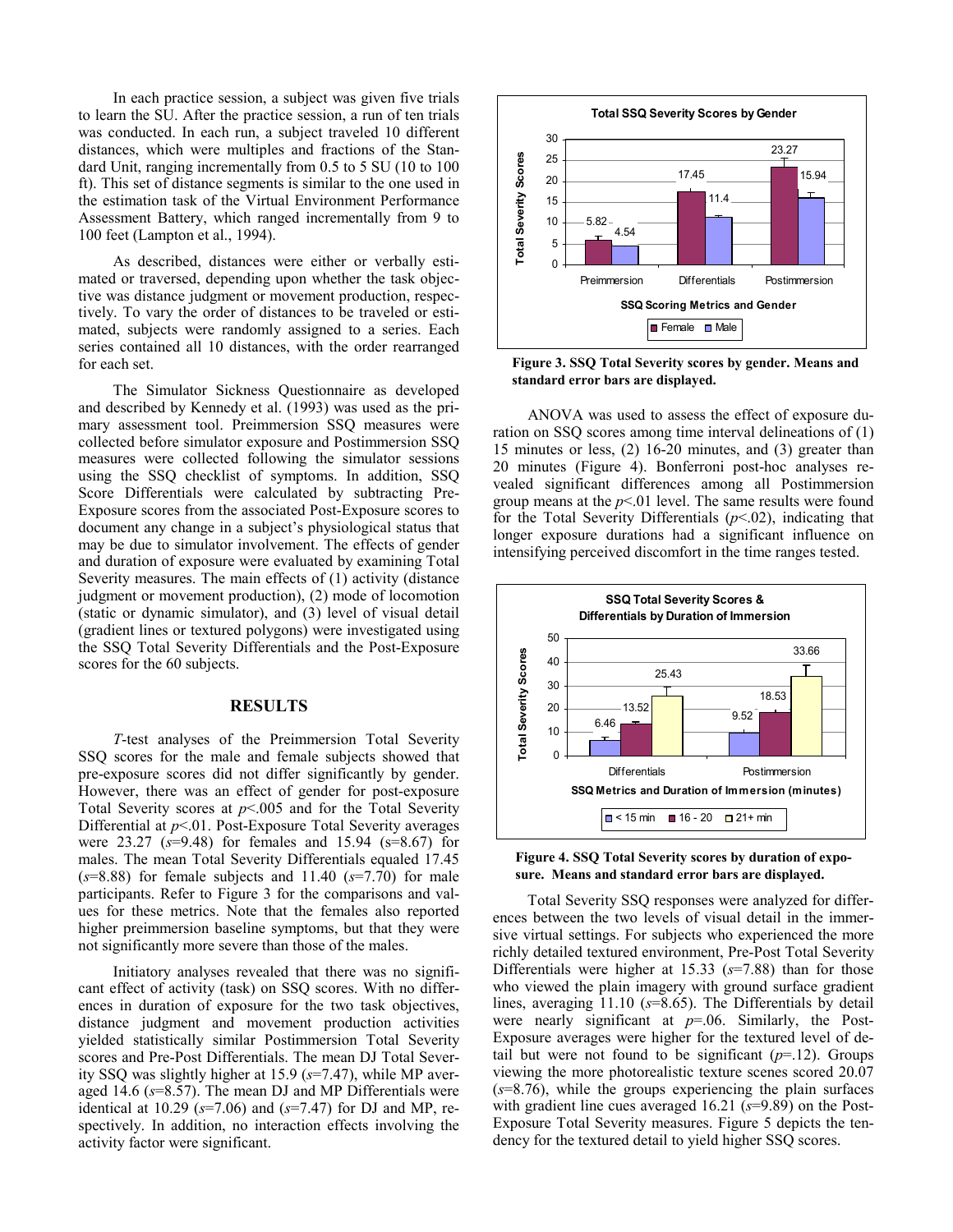

**Figure 5. Effect of simulator detail on SSQ Total Severity scores. Means and standard error bars are displayed.**

Using independent *t*-tests, mode of locomotion (as defined by type of simulator) was found to have a significant effect on simulator sickness. Note that there were no differences in Pre-Exposure scores or in duration of immersion across the conditions. However, subjects using the static locomotion simulator had symptoms that were significantly more acute than those operating the dynamic locomotion simulator. This outcome is evidenced by the highly significant differences found in the Postimmersion Total Severity Scores ( $p$ <.001) and in the Pre-Post Total Severity Differentials (*p*<.001). The Postimmersion Total Severity Score averaged for 23.94 the static simulator (*s*=9.74) and only 15.24 and for the dynamic simulator (*s*=7.96). Mean Differentials were 19.07 and 10.29 for the static and dynamic simulators, respectively. These outcomes are shown in Figure 6.



**Figure 6. Effect of locomotion mode on SSQ Total Severity scores. Means and standard error bars are displayed.** 

Finally, analyses were conducted on the incidence, severity, and combination of the Subscale categories of nausea (N), oculomotor discomfort (O), and disorientation (D) for the two types of simulators The Subscale patterns revealed markedly different profiles for the static and dynamic and simulators. Figures 7 and 8 present the subscale profiles and scores for the Pre-Post Differentials and for the Post-Exposure scores, showing consistent patterns across the categories for each training environment.

The profile that emerged for the *static* simulator system was  $D > O > N$ . That is, symptoms of disorientation were greater than oculomotor symptoms which were more prominent than nausea. This differs slightly from the pattern found by Stanney et al. (1997) in standard visuallydependent simulators, which was  $D > N > O$ , and follows the symptomology found in conditions of visually-induced motion sickness of  $D > 0 > N$  described by Hettinger & Riccio (1992).





**Figure 7. Subscale profile by type of simulator for Pre-Post Differentials.**

**Figure 8. Subscale profile by type of simulator for Post-Exposure Scores.**

The subscale profile for *dynamic* simulator participants followed a pattern analogous to that of a motion-based IVE reported by Stanney et al. (1997):  $O > N > D$ . Oculomotor discomfort was worse than nausea, followed by disorientation. It serves to reason that subjects who were allowed to physically walk and determine their velocity experienced less disorientation. Note that the dynamic simulator Differentials were low and quite similar to one another, with  $O=10.04$ ,  $N=8.35$ , and  $D=7.66$ , while the Post-Exposure oculomotor score was much higher O=16.29. A similar result for oculomotor discomfort was seen for the static simulator, where the computed Differential was 15.54 and the Post-Exposure score was 21.22. These results suggests that any pre-existing oculomotor discomfort was likely exacerbated by exposure to the simulator environments.